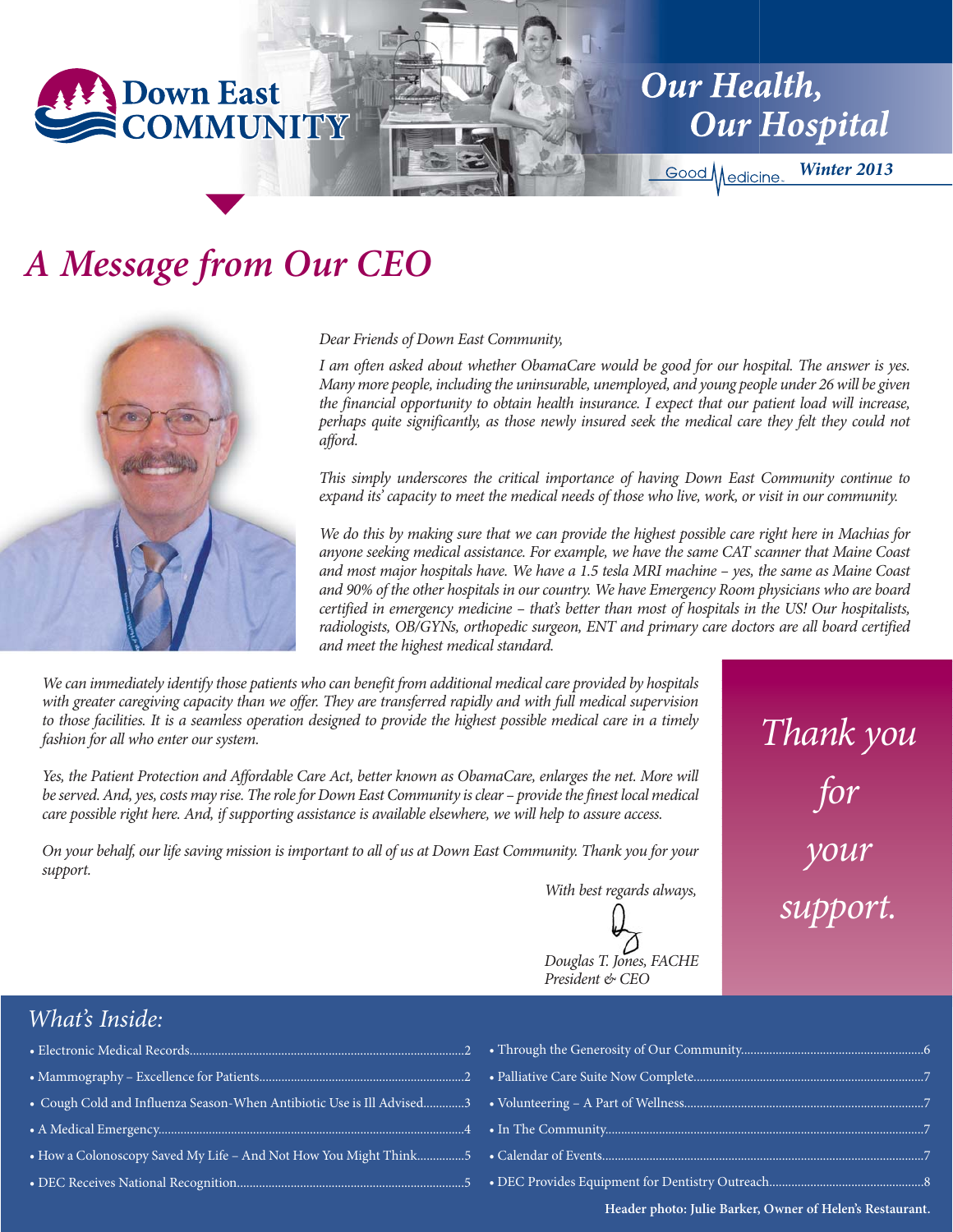## *Electronic Medical Records to Better Serve Our Patients*

#### *Electronic Medical Records (EMRs) are coming soon to the Physician Practices of Down East Community!*

The Down East Community Physician Practices are moving to an *Electronic Medical Record (EMR)* system that will allow our providers to better serve the people of Washington County. *"How will an EMR help to better serve you?"* The new system will give your provider quick assistance to better manage your medications and treatment through "real time" access to reports and clinic notes. The scheduling system and EMR will improve communication between Down East Community providers and specialists.

As we make this transition, you may notice a few differences during your visit. We may ask you for more information than you are accustomed to and there may be a slight delay while we assist you. While we will be well trained, it takes time to become expert users! The providers and staff will be using computers in the exam rooms. This is part of the EMR system that will offer increased accessibility to your health record allowing your provider to review his or her notes from a previous visit, as well as, access to past laboratory and radiology results. This transition is a two-step process. The first step begins with installation of the new scheduling system which is expected to start in January 2013. The second step in this project will be the migration from paper records to the Electronic Medical Record which we expect to *"Go Live!"* in March 2013.



## *Mammography – Excellence for Patients*

*"Congratulations to the Down East Community Imaging Department on an incredibly successful American College of Radiology Mammography Accreditation Survey. This intense process occurs every 3 years and looks at mammography image quality, mammography reports, equipment, quality control, quality assurance, radiation dose and peer review. As you can see, there are several areas that this critique takes into consideration and I'm pleased that out of all of these areas, not one had an area of concern or note.* 

*A special thank you to our entire Mammography Team; Dr. Madigan, Dr. Krigman, Susan Huber, Renee Dinsmore, Jennifer Jones and Carla Jundt. Thanks for the excellent work that you do and providing our patients with superb service."* Nicole Shaw, VP Physician Practices and Ancillary Services

**Other Radiology Services available at Down East Community Hospital include: X-Ray / Computed Radiography, Ultrasound, Nuclear Medicine Scans, Digital Fluoroscopy, Computed Tomography (CT Scanning), MRI, and Bone Density.**

Back: Reneé Dinsmore, RT(R)(CT)(M), Jennifer Jones, RTR, Susan Huber, RT(R)(M). Front: Radiologist Dr. Stephen Madigan.

*"...Thanks for the excellent work that you do and providing our patients with superb service."*

Nicole Shaw, VP Physician Practices and Ancillary Services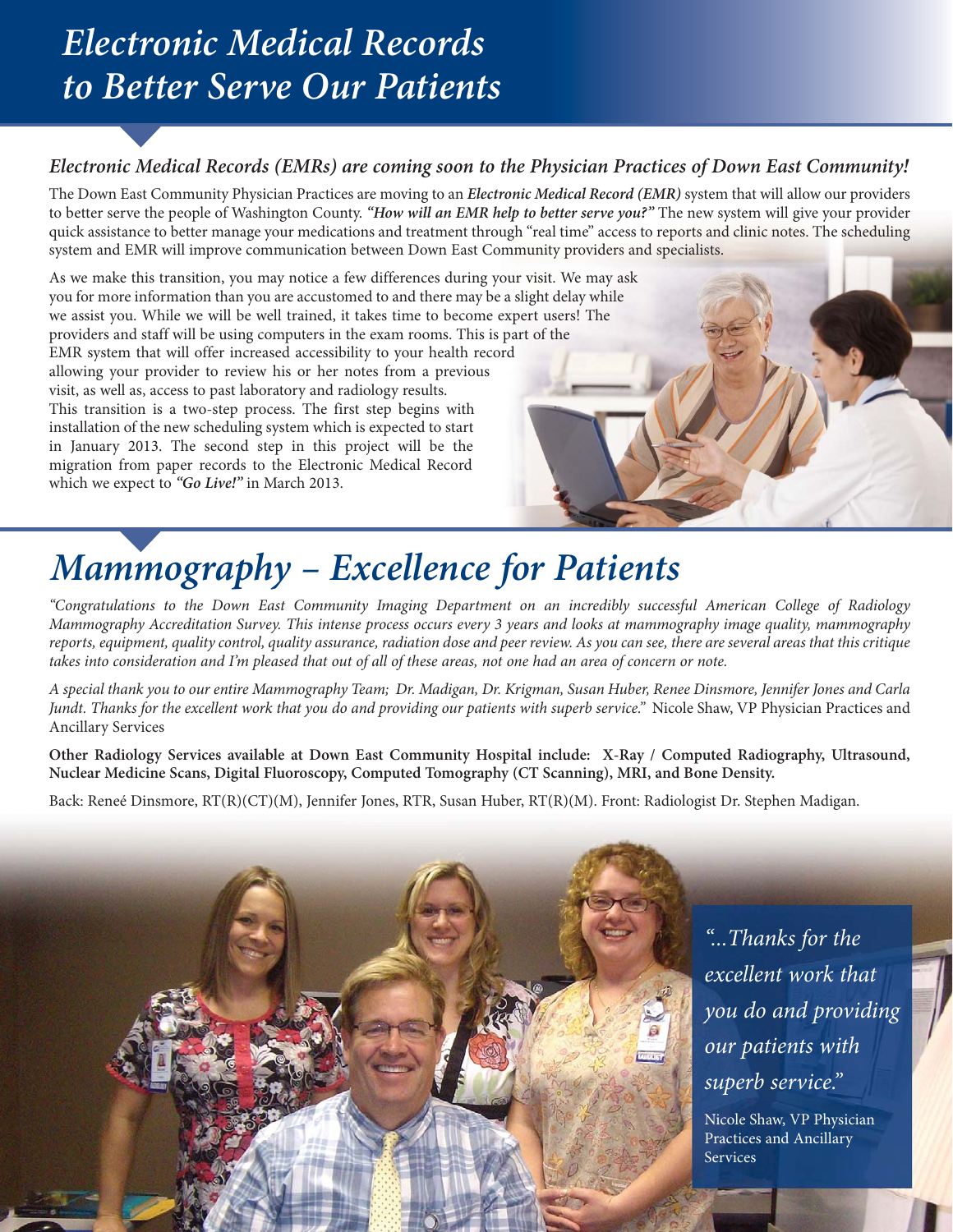

### *Cough Cold and Influenza Season-When Antibiotic Use is Ill Advised*

#### *By Donna Stanley-Kelley, RN, BSN, CIC*

**3**

*Who would believe after close to one hundred years since the discovery of penicillin that modern medicine would continue to look for an antibiotic which would kill some of our more common bacteria?*

If antibiotics are used too often for illnesses which are viral they (the antibiotic) can become ineffective against a bacterial infection when one occurs. The inability of an antibiotic to kill the bacteria it is intended for is called *antibiotic resistance*. With the overuse of antibiotics, sensitive bacteria are killed but resistant bacteria may be left to grow and multiply therefore, leading to an increase in drug resistant bacteria. One such example is *MRSA*. Many people have heard the phrase MRSA, which instills fear in just about everyone. *Methicillin resistant staph aureus* aka (MRSA) has emerged due to the overuse of antibiotics and resistance has resulted, which dramatically decreases the selection of antibiotics available to treat a bacterial infection. *Antibiotic resistance is one of the world's most pressing public health threats and decreasing inappropriate use of antibiotics is the best method to control resistance.* The medical community does have a very narrow selection of antibiotics if a person does have a MRSA infection, however, cautious use of antibiotics can help to prevent this resistance from occurring.

While you may feel miserable when you contact your physician for an office visit, you may be sent home with only wise advice once you see your physician. Based upon your symptoms, a physical exam, and testing (such as a throat swab), your physician may send you home with instructions to drink plenty of fluids, get plenty of rest, take over-the-counter pain relievers, and wait out the symptoms as your diagnosis is probably a viral infection.

There are several actions you can take to help keep yourself healthy during cold and flu season. Promptly getting your flu shot is *"key"* to the prevention of influenza and research supports a decrease in the severity of symptoms for patients who have had their flu shot should they become ill with the common cold. Frequent hand washing when indicated, keeping your hands away from your face as transmission of viruses can occur from something you may have touched prior to touching your face, practicing great respiratory etiquette such as sneezing into your elbow, covering your cough and, finally, avoiding others who are ill along with staying home when you are ill.

Practicing a few simple measures at home along with consulting with your healthcare provider as needed, should keep you healthy during cough, cold and influenza season.

*Source: Centers for Disease Control and Prevention*

*The inability of an antibiotic to kill the bacteria it is intended for is called antibiotic resistance. Antibiotic resistance is one of the world's most pressing public health threats and decreasing inappropriate use of antibiotics is the best method to control resistance.*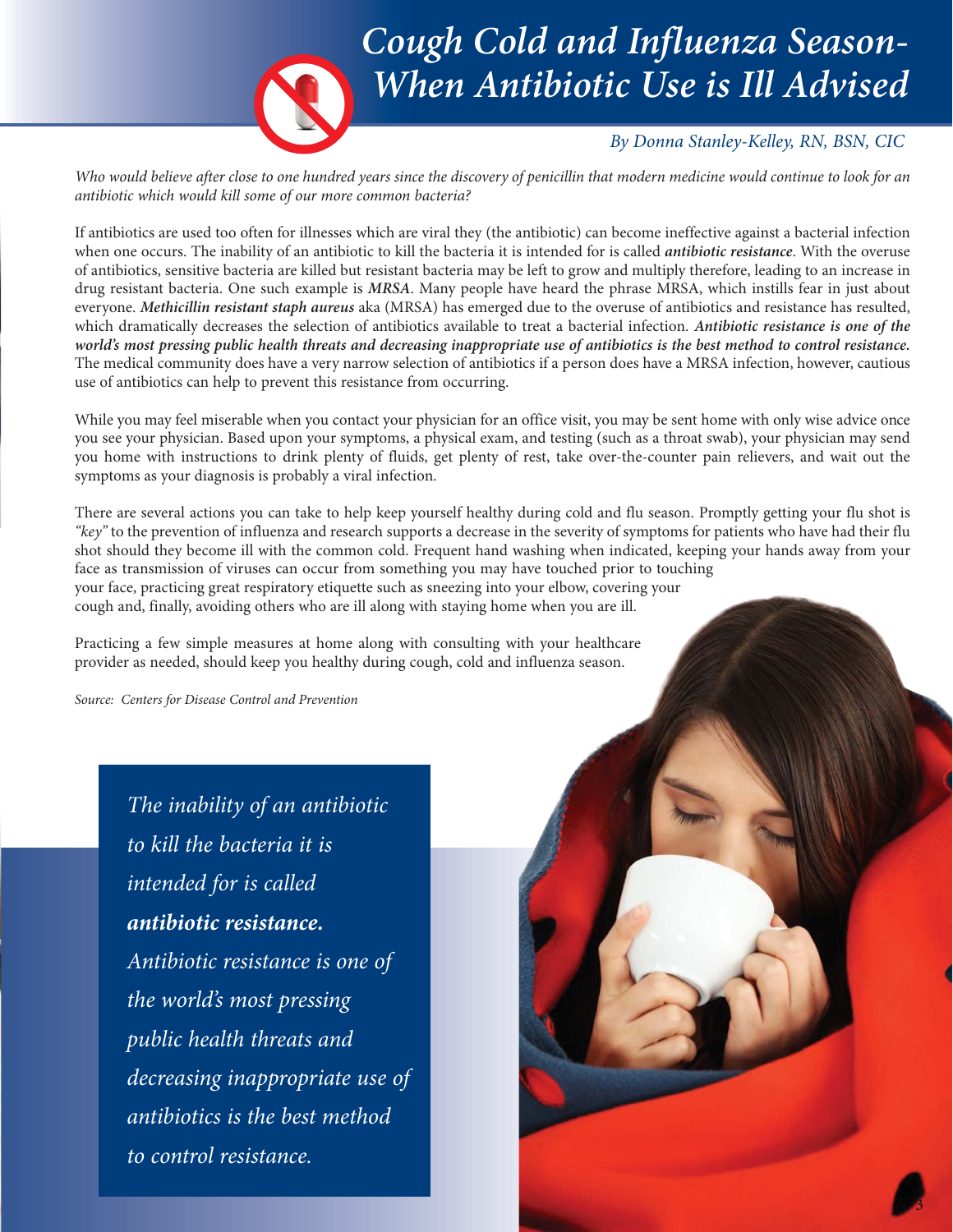## *A Medical Emergency*

When a medical emergency occurs, the focus is naturally on the individual and his or her family members. One doesn't immediately think about how the crisis affects the medical team called upon to respond. On the afternoon of Sunday, March 25th, my husband James was struck by a random snag while clearing a trail of small trees and brush. Bent over, wearing ear protection and running a chain saw, he never saw or heard what hit him. He turned off his chain saw, got up off of the ground, called the dogs and walked nearly half a mile out the woods, saw in hand. Upon entering the house he felt shaken, mystified, and decided he had had a near miss. He spent the next four hours reading quietly and speaking on the phone with our son. Beyond a headache and some stiffness, he seemed otherwise fine.

We were later told that neurosurgeons call this injury *"walk, talk and die."* Hidden from sight many small bleeds cause a build-up of blood beneath the skull. A hematoma forms, which gradually compresses the brain, causing further damage. Eventually the body begins to shut down and organ failure and death follow in rapid succession. More than four hours after his bizarre experience in the woods, my husband began to vomit, one of the warning signs of a concussion. I immediately called DECH. The progression of his symptoms from that moment onward was rapid and terrifying. By the time he arrived at emergency his heart rate was dropping, his right arm was failing, his speech was garbled and immediate intervention was necessary. With no

life-flights flying that night and no time to transport a neurosurgeon from Bangor, the emergency staff at DECH were thrust into the middle of an escalating crisis and had to make decisions quickly. In a small, regional hospital, when the usual plan of action is closed to you and a patient is dying, this is when you find out what it really means to be a medical team in the fullest sense of the word. Every player counts, every decision is critical, every moment is precious. This story had a happy ending. Our family will be forever grateful.

*I knew the DEC Medical Personnel... "would do their best to make the difference between life and death for my husband..."*



James Ausprey in a recent play at Washington Academy.

Faced with ever shrinking options the emergency doctor on duty called in Dr. Massaad. From the moment I knew he was on his way, I had hope. He had been my surgeon twice in the past; I knew him to be clever, skilled, careful and not afraid to work outside of the box when necessary. He is also one of the kindest men on the face of the earth, even under duress. I knew that whatever the outcome, he would do everything he could and I would be able to live with the results. I would only later learn the details of how he opened a hole in my husband's skull large enough to drain the hematoma and relieve the pressure on his brain, and of the tools he did and did not have at his disposal to do this. As I waited, I watched additional staff arrive through the emergency entrance with intent faces, knowing they would do their best to make the difference between life and death for my husband although we would probably never know who they were. Staff came that were not even called just in case they could somehow be of use. In the quiet room, I asked for so I could think, support staff checked in on me regularly, kindly seeing to it I had anything I might need and that I was not alone until support arrived. This kind of experience is not unreal at all; it is real with an immediacy that can only be compared to childbirth. I frequently wondered what this night felt like to all of those who were working so hard against the odds for a good outcome.

DECH stands for Down East Community Hospital and community is the operative word, no pun intended. It is easy to forget the support services upon which we depend when life is unfolding normally. In a crisis, suddenly the support of community becomes critical; most especially the medical community that is put on call in an instant to perform a miracle. The emergency and surgical team that saved my husband's life performed above and beyond the call of duty on March 25, 2012 and pulled off a medical feat that should be known and celebrated in the community at large. This could be any of us, any day, suddenly needing help in an unimaginable situation. That day it happened to be my husband.

James would be transferred to EMMC for equally devoted and skilled care and eventually return to DECH's rehabilitation team to continue with his intensive recovery, but none of this would have been possible if each and every one of the medical personnel that helped that night in March hadn't steadfastly and courageously gone through the same terrible stress and anxiety that I did. They did so with grace, determination and great kindness. For this, our family thanks them from the bottom of our hearts. *~Joanne Ausprey*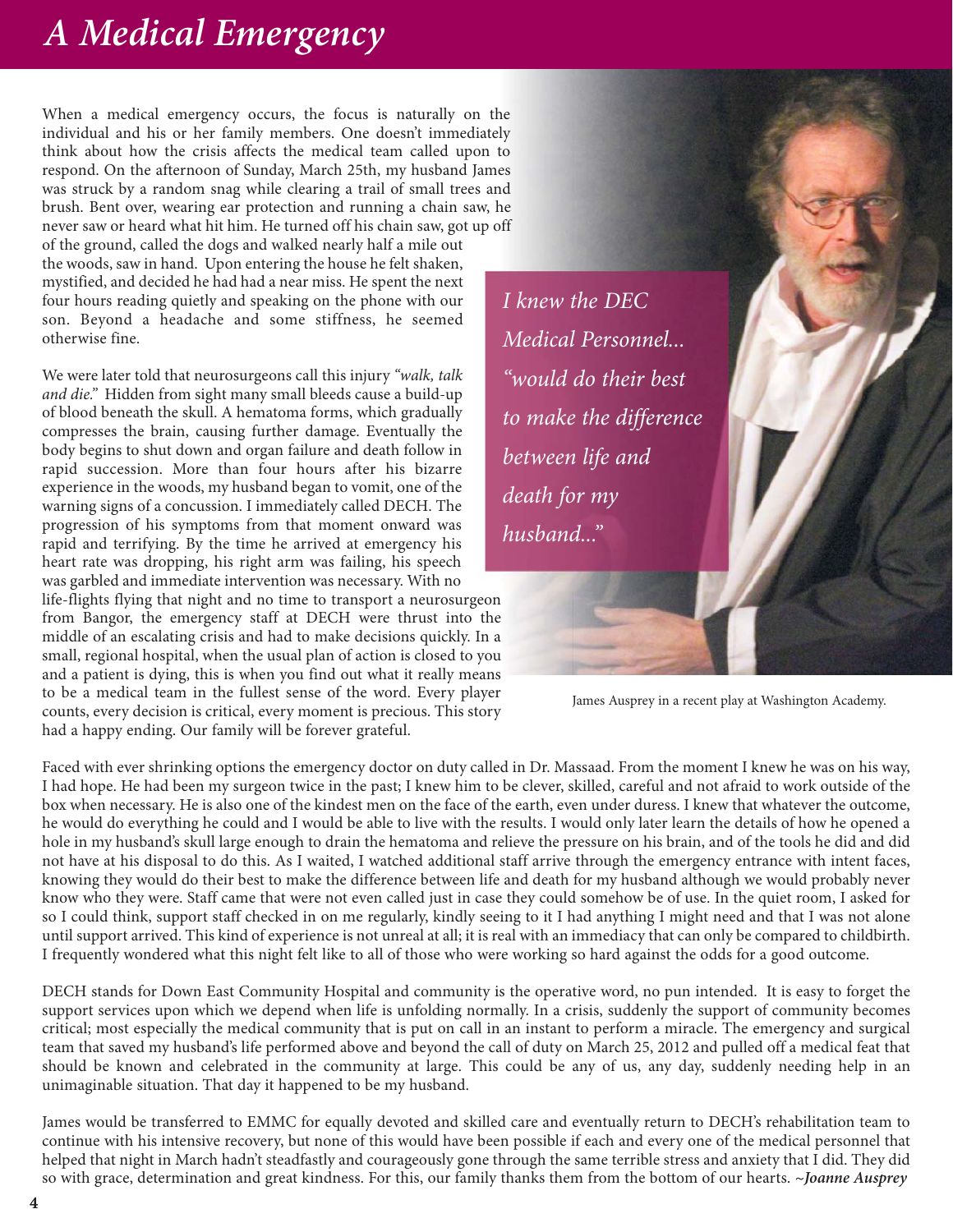

#### *... And Not How You Might Think*

Martin Blaney, CRNA and Carlene Holmes

At the end of March 2012, I went to Down East Community Hospital for a routine colonoscopy. While Certified Registered Nurse Anesthetist Martin Blaney was doing my assessment for the anesthesia that was necessary for the exam, he found a heart murmur. He immediately called in Dr. Brodsky and Dr. Ten, who are both Anesthesiologists, and they both confirmed his finding. Martin ordered me an Echocardiogram test and I received the results on June 18th and the results were bad. The results showed that I had a need for more tests so I was scheduled for a Trans Esophageal Cardiogram in Bangor. During this test I had to swallow a scope that would look at the back side of my heart. This test confirmed what they expected and more. I had a 5.4 centimeter Aortic aneurism that was ready to burst. On September 18 at Beth Israel in Boston, I had my bicuspid aortic valve replaced with a St. Jude mechanical valve; my aorta was also replaced. This is what had to be done to save my life.

When I went back for my checkup on October 24 the doctors said I was doing great. I have had to adjust what I eat because I need to be on Coumadin to keep my blood thin to help my body accept my artificial heart valve and that's OK. The key to my positive outcome was Martin Blaney hearing the murmur on the day of my scheduled colonoscopy and following it up by ordering the Echocardiogram and me following up with his orders.

I want to say that the outpouring of care from the hospital and the people in the community was heartwarming. Thank you everyone. *~Carlene Holmes*

## *DEC Receives National Recognition*

We are pleased to announce that we recently earned the *CNOR<sup>®</sup> Strong* designation from the *Competency & Credentialing Institute*. This designation is given to facilities having at least 50% of its OR nursing staff CNOR (Certified Nurse Operating Room) certified.

The CNOR certification program is for perioperative nurses interested in improving and validating their knowledge and skills, and providing the highest quality care to their patients. Certification also recognizes a nurse's commitment to professional development. It is an objective, measurable way of acknowledging the achievement of specialty knowledge beyond basic nursing preparation and RN licensure.

*"Patient safety and positive surgical outcomes are of the utmost importance to our hospital and we are proud of our nurses who have gone on to exceed expectations by achieving the perioperative nursing certification,"* Doug Jones, CEO

> CNORs top left to right: Erin Ingalls, Anna Baskerville, Gail Roberts Bottom: Heidi Schwinn, Donna Renshaw, Val Carter

*"...we are proud of our nurses who have gone on to exceed expectations ..."*

*~ Doug Jones, CEO*

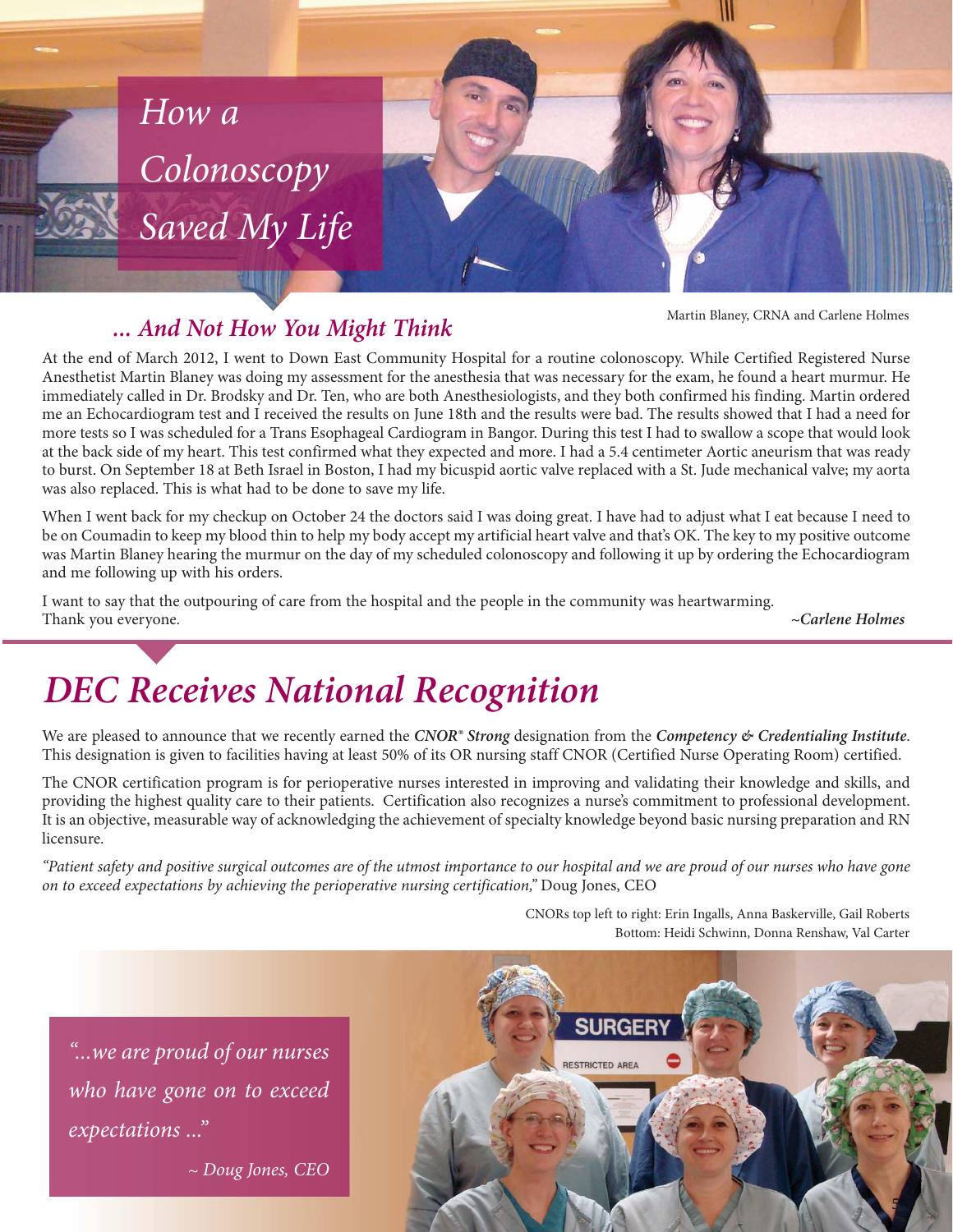

## *Through the Generosity of Our Community*

Through the generous donation of over \$40,000 from the estate of Howard C. Deshon, a long awaited project has come to fruition.

Beginning November 2, the carpeted area in Med/Surg/Peds up to the main entrance and the ED was replaced. This project was chosen because of the following reasons:

- *1. To respond to nursing and ancillary staff concerns about moving beds, med carts and computers on wheels*
- *2. To respond to concerns about sanitizing the carpet*
- *3. To create a better first impression to an area that appears dark and dreary*
- *4. To eliminate asbestos from parts of the MSP area.*

Because asbestos is only safe if it is undisturbed, we needed to take out the carpet and the asbestos tiles to which the carpet is attached. We contracted with a company that specializes in such removals and also contracted with a company that performed continuous environmental monitoring to assure that asbestos would not enter the environment.

The carpeting and asbestos tiles were replaced with a much more modern, cheery simulated wood flooring. With the new paint and cove base, the corridors on MedSurg and the hallways that approach MedSurg and the Emergency Department almost look like a brand-new facility. Feedback from staff and patients has been extremely positive.

*"I fully understand the disruption this project caused, but know that reasons for the project that are listed above are important and, also know, this project will have a lasting and positive impact upon our hospital."* Doug Jones, CEO.

# *Palliative Care Suite Now Complete*

Two existing hospital rooms have been combined and renovated to make a comfortable, homelike suite; one room for the patient and one for their family members. A comfortable pull-out couch, recliner, kitchen, eating nook, and flat screen TV are some of the amenities that are provided for the family. The patient room has been remodeled and has new furniture, a flat screen TV, and a new bathroom.

Palliative Care is care that moves along a continuum from curative care to death. In the beginning of a chronic illness, we do everything we can to provide *"curative"* treatments. When the chronic illness progresses to a place where fewer and fewer treatments provide any measurable relief of symptoms, we move more towards *"end of life care"*.

Within our hospital, our aim is for Palliative Care services to provide comprehensive, compassionate, and coordinated care for inpatients and Emergency Department patients and their

families. The Palliative Care team assists patients and their families to have a comfortable, positive, meaningful experience throughout the progression of the illness in an environment of openness, compassion, and caring. The new Palliative Care Suite is dedicated to the comfort and caring of these patients and their families.

This project was fully funded through the generosity of our community, staff, and physicians.

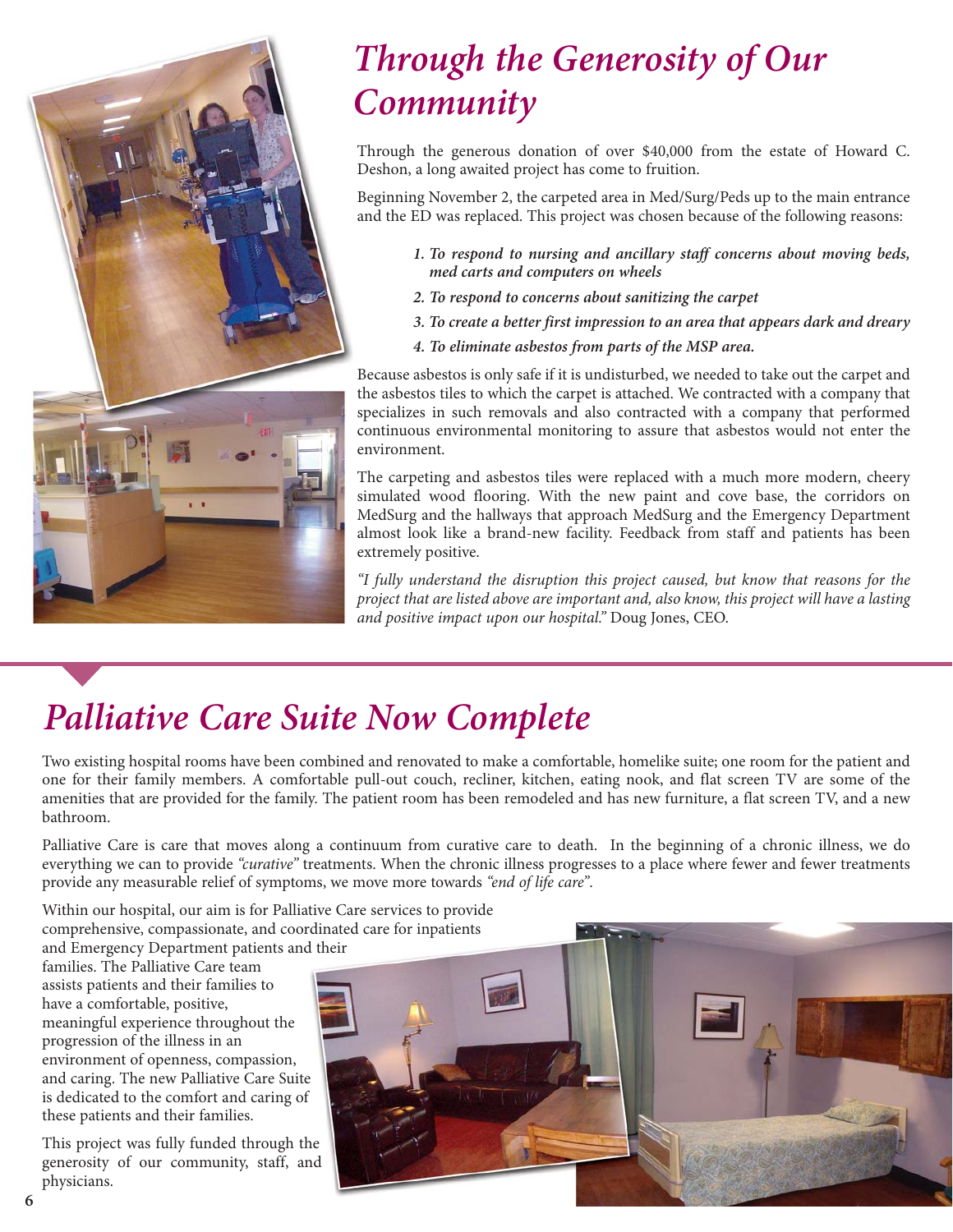# *in the* **Community**

#### Annual Health Fair

The Down East Community annual health fair and flu shot clinic took place on October 16 at the Lee Pellon Center. Over 600 flu shots were provided to our community free of charge. Informational booths were

provided by Down East Community Departments and by

local agencies. Flu shot clinics were also provided by DEC Pediatrics and Milbridge Medical Center during October and November.

#### Annual Light A Life

The annual Light A Life celebration took place on December 10. All funds raised through the dedication of ornaments will help support the purchase of a new call system for OB and Med/Surg. The proceeds from last year's Light A Life went to support the renovation of two hospital rooms into a Palliative Care Suite which was completed in November 2012. An open house for that Palliative Care Suite took place during Light A Life.

#### Take Back Your Life

Down East Community provided televideo and technical support for "Take Back Your Life" educational training for future support workers for families with adult children who are addicts.

#### EMT Classes

Washington County Community College in conjunction with Atlantic Partners EMS held EMT classes at Down East Community Hospital in the Hospital Conference Room.

Continued on page 8...

Jack

## *Volunteering – A Part of Wellness*

*No Way!!!* That was what I thought the day our Marketing Director asked me to be the Down East Community Hospital Team Captain for the American Cancer Society (ACS) Relay For Life back in early March of 2009. I had just become the Nurse in the Oncology/Infusion Clinic and was busy learning all that new information and besides, I had a life outside of the Hospital, which did not include volunteering for something so time consuming! However, she was just so positive and excited about it and I was having a hard time saying no, soooo.... here I am going on my 5th year as Team Captain and I really enjoy it. Yes, it is time consuming, but it is worth the effort. Many of the hospital employees over the years have been an integral part of this event and we have raise thousands of dollars. Over the last four years Linda Albee was my co-captain and a motivating force behind the Relay. Even though she has retired, she continues to be involved; as I'm sure many of my co-workers will be also.

As the Team Captain, I attend monthly meetings from January through early April to coordinate the efforts for a successful Relay. It is held the third weekend in April at the UMM Gym from 5 p.m. Friday night to 9 a.m. Saturday morning. Each hour of the walk has a "theme"

and some of the outfits are so outrageously funny. The Relay for Life event will also have a theme and last year it was "Fight Back Against Cancer". We had our area decorated in red, white and blue and we displayed the "Wreaths Across America" scrap book. Also, it just so happened my niece, SPC Holly Murrow was on a leave of absence from her deployment in Afghanistan and was visiting, so she joined in and helped us out.

I'll be looking for volunteers again for the 2013 Relay, so please consider coming to the UMM Gym on the third Friday evening of April to walk, talk, eat, laugh, cry and just have a wonderful time raising money for the American Cancer Society... the official sponsor of birthdays!

> SPC Holly Murrow and her aunt, Lori Yensan sharing a fun time at the 2012 American Cancer Society Relay for Life. **7**